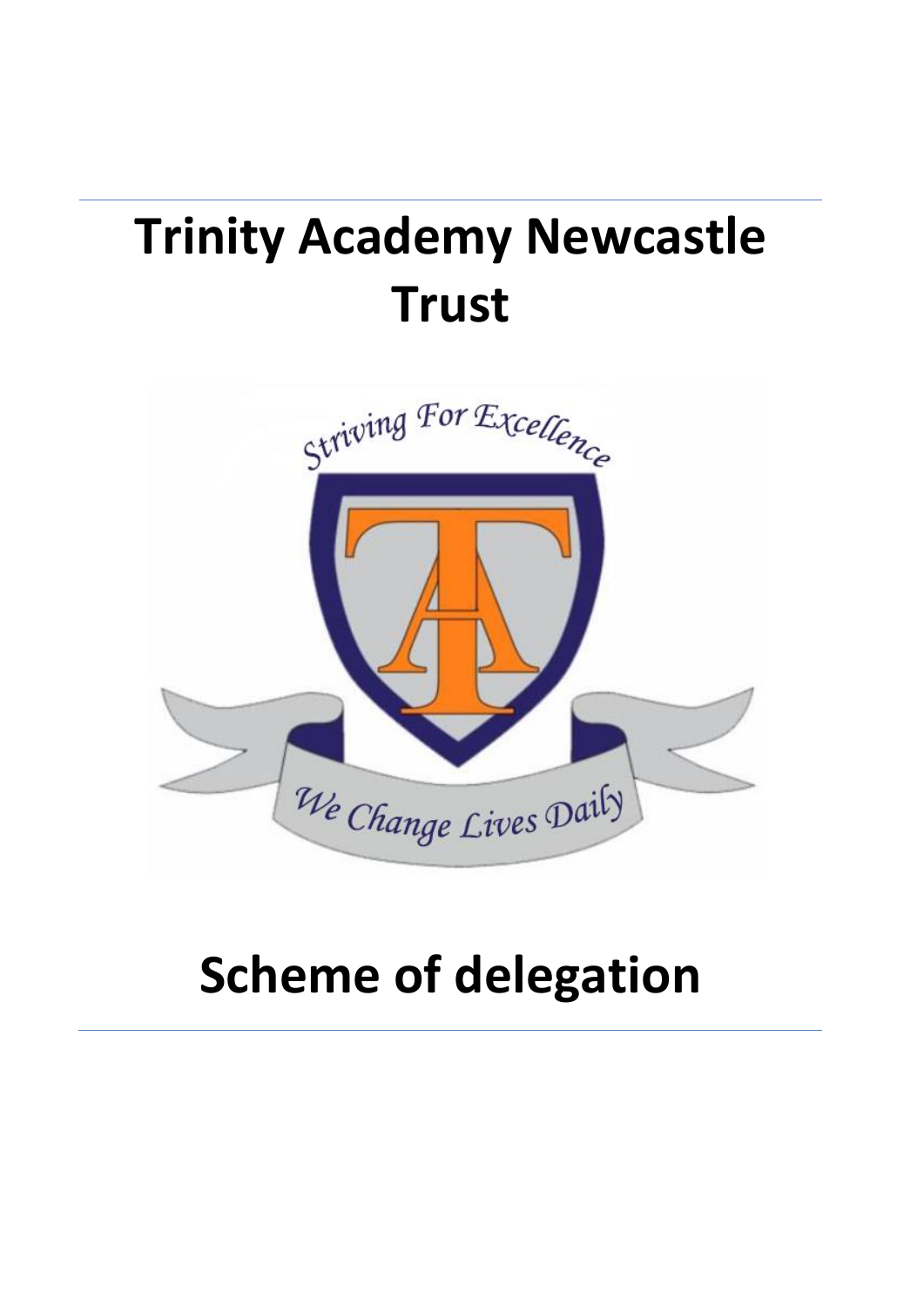This document sets out the schemes of delegation for the academy trust. Note: Although decisions may be delegated the Directors remain responsible for any decision made under delegation

## **Introduction**

1. This Scheme of Governance, Management and Delegation (the "Scheme") has been made by the Directors (the "Directors") of (Trinity Academy Newcastle Multi Academy Trust) (the "Academy Trust") in exercise of the powers conferred on them by Articles 105 and 137 of the Academy Trust's articles of association (the "Articles").

## **The Academy Trust**

- 2. The Academy Trust is responsible for **Trinity Academy Newcastle, Trinity Academy New Bridge, Trinity Solutions Academy & Trinity Post 16 Solutions Ltd.** and any further academies that may join in the future (the 'academies').
- 3. The Academy Trust has entered into a master funding agreement and separate supplemental funding agreements for each Academy under section 1 of the Academies Act 2010 with the Secretary of State for Education in relation to the funding of the Academies (together, the "Funding Agreement").
- 4. The Funding Agreement places a number of requirements on the Academy Trust including the requirement to comply with the Department for Education's (the "DfE") Academies Financial Handbook (the "Handbook").

## **Roles and responsibilities**

5. The Academy Trust has defined the roles and responsibilities of each person involved in the administration of academy finances to avoid the duplication or omission of functions and to provide a framework of accountability for governors and staff. The scheme is as follows:

## **Trinity Academy Newcastle Trust Members**

- As charitable companies limited by guarantee every trust has Members who have a similar role to the shareholders in a company limited by shares. Most notably they:
- are signatories to the articles of association which includes definition of the trusts' charitable object and governance structure (where they are founding Members);
- may, by special resolution, amend the articles of association, subject to any restrictions created by the trust's funding agreement or charity law;
- may, by special resolution (which requires 75% rather than a simple majority of Members to agree) appoint new Members or remove existing Members other than, where there is one, the foundation/ sponsor body and any Members it has appointed;
- have power to appoint Trustees as set out in the trust's articles of association, and have power under the Companies Act to remove any or all serving Trustees;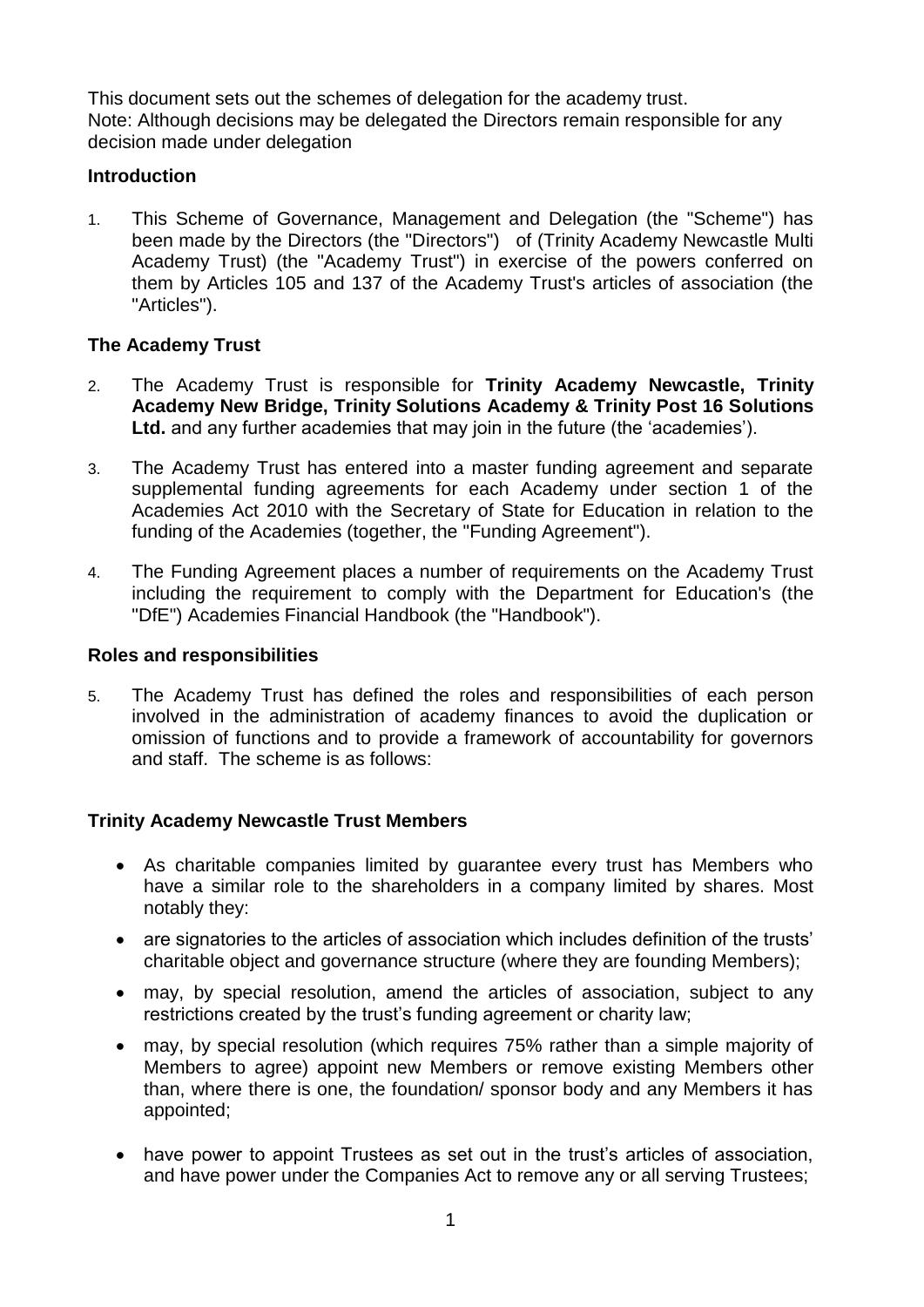- may by special resolution issue direction to the Trustees to take a specific action;
- appoint the trust's auditors and receive the trust's annual audited accounts; and
- have power to change the name/category of the charitable company and ultimately, wind up the academy trust.

## **Trinity Academy Newcastle Trust Members are:**

- **- Peter Carter**
- **- Emma Vinton**
- **- Matthew Curtis**
- **- Shirley Hall**
- **- Stella Willmott**

## **Board of Directors (Board):**

**Trinity Academy Newcastle Multi Academy Trust** is governed by non-executive directors constituted under a Memorandum of Association and Articles of Association. This Board of Directors (Board) is responsible for ensuring that high standards of corporate governance are maintained. The Board exercises its powers and functions with a view to fulfilling a largely strategic leadership role in the running of the academies. This affords greater opportunities for collaboration not only with regards to teaching and learning but also in terms of the management of each Academy, including the procurement of goods and services.

The Board is also governed by the terms of any Funding Agreements that are in place and the Academies Financial Handbook (AFH).

## **Directors of Trinity Academy Newcastle Multi Academy Trust (TAN MAT) Board**

Peter Carter (Chair) Zoe Edmonds (Co-Vice Chair) Michael McHugh (Co-Vice Chair William Curley (Chief Executive and Accounting Officer) Sarah Elliott Dr Les Briggs Irena Peel

Yemi Osho Company Director Trinity Post 16 Ltd.

The Directors must agree a formal schedule of matters reserved for their decision, i.e. those which should not be delegated within the Trust. Beyond this the Directors will establish separate committees, at Board level, to deal with specific areas of the Trust's business, and should determine the delegated responsibilities to be assigned to those committees. This will ensure that matters can be dealt with in appropriate detail and with sufficient frequency.

The TAN MAT Board will establish an:

- Appeals Committee
- Finance, Audit and Resources Committee
- Education & Curriculum Committee

Where the Directors decide to delegate certain matters for consideration by sub-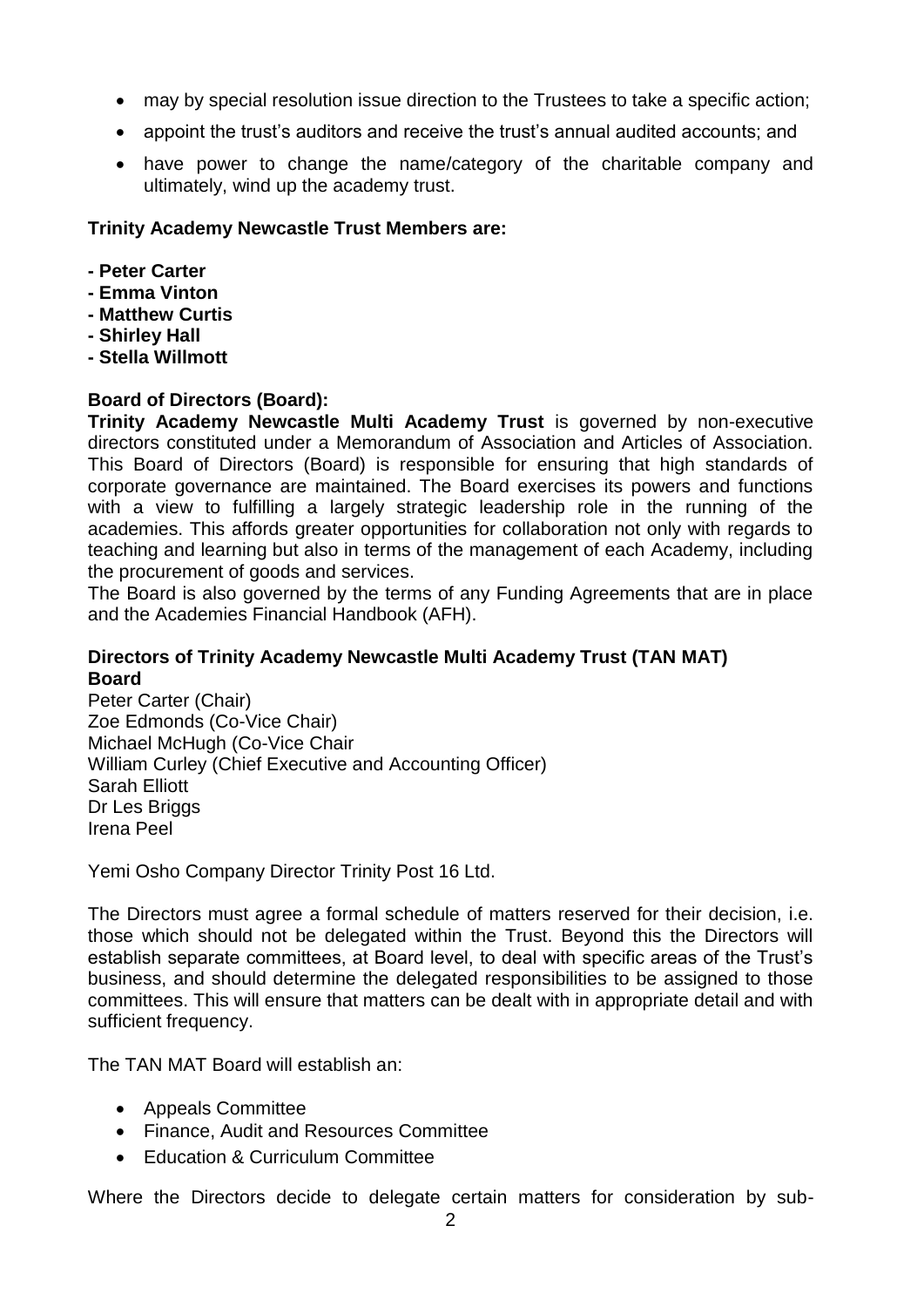committee, each committee should be chaired by a Director. The membership of the committee may include persons who are not Directors provided that a majority of the members are Directors. The Directors will ensure that it receives adequate feedback on the work of those committees and is able to consider their proposals formally. The establishment of committees does not absolve the Board of its overall responsibility to manage the Trust.

## **Chief Executive Officer (CEO) & Executive Leadership Team (ELT)**

The CEO shall be appointed by the Board of Directors. The CEO will manage generally the business of the Trust within agreed financial limits set by the Board. Subject to these financial limits, the CEO may also delegate to other members of the Executive Leadership Team, primary authority for the day to day management of the Trust's operations save for those matters which are reserved to the Board or its committees.

The CEO and ELT (where delegated by the CEO) is the overall decision-making body for performance and delivery, under delegated authority from the Board. The main purpose of the CEO and ELT is to monitor, challenge and improve academy performance. This includes, but is not limited to:

Academic performance of all students at every key stage;

Curriculum and staffing management; and Financial and resource allocation.

## **The Local Advisory Board (LAB)**

The purpose of a LAB is to provide a local perspective regarding the effective operation of the school. Therefore, the LAB is not required to take decisions on staff or financial matters affecting the Academy. The LAB will support the Head of School and advise the Board of Directors, with the aim of improving the relevant academy.

The LAB will be kept informed about all aspects of the academy and will make recommendations to the Board of Directors, as appropriate;

As the Board of Directors takes responsibility for educational standards, legal compliance and financial viability, the LAB then has the time to investigate the standards on the ground, to see how they are working, and explore how the TANMAT ethos is being understood and expressed in the way the Academy operates.

The LAB consists of a group of people who could be parents, governors, community nominees, or academy staff, with a minimum of 5 and a maximum of 9 people. The minimum number of attendees for a meeting is four members of the LAB.

A member of the Board of Directors acts as Link Governor and will Chair the LAB.

The TANMAT Board has established five key roles for Local Advisory Boards:

- To advise/act as a critical friend to the Head of School;
- To advise the Board of Directors about local issues they need to consider that affect the academy;
- Represent the interest of the Academy community in the running of the Academy;
- Represent the Academy in its community;
- Provide support to the Head of School in undertaking appropriate day to day procedures that are essential to the life of the Academy.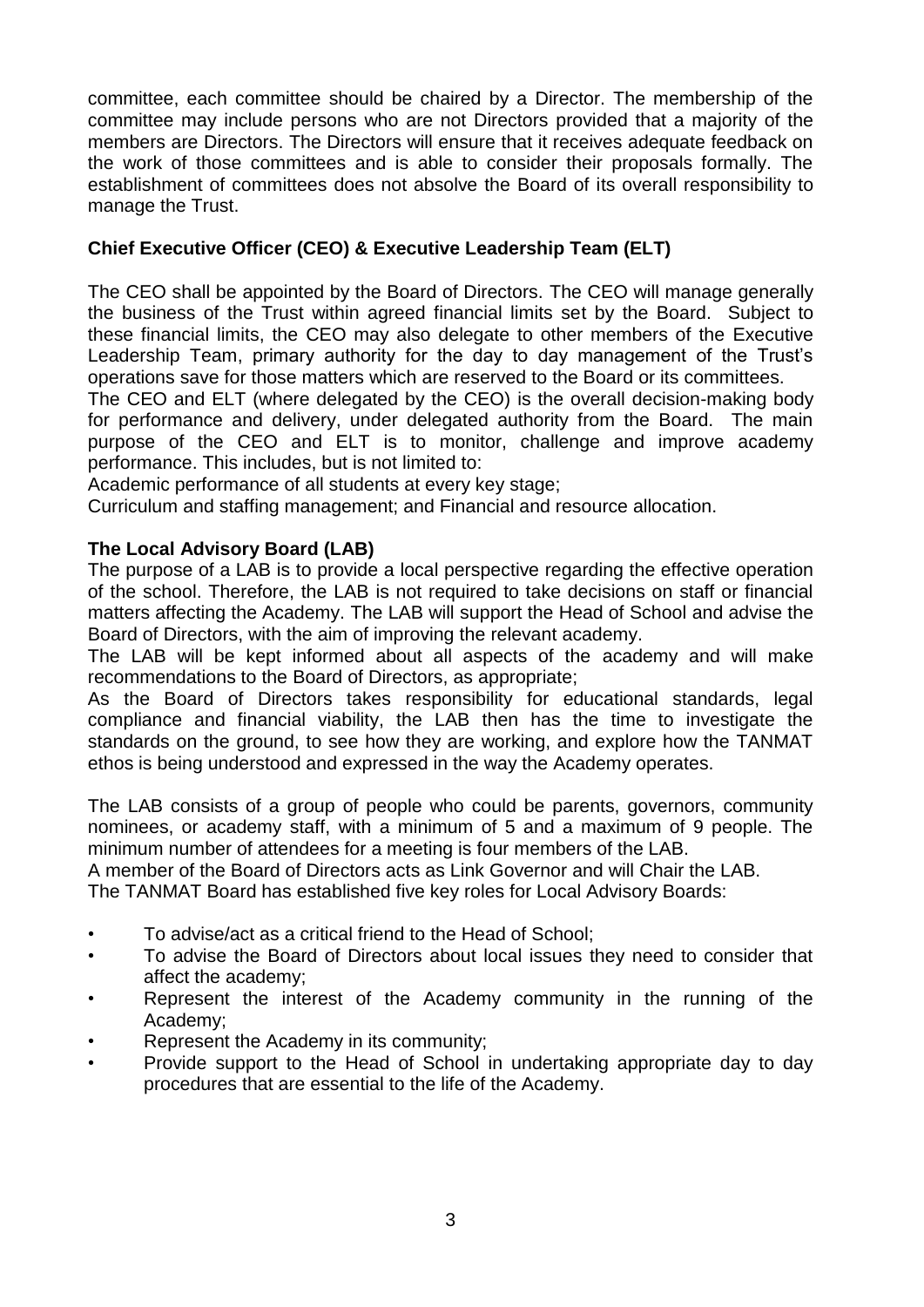## **Central Functions**

As part of a Family of Schools we aim to have the greatest amount of impact with efficacy. A contribution of an equal percentage of funding (through consistent Funding Formula between all schools) of each academy's GAG income is levied which enables all academies access to a whole range of functions and services as agreed at Trust level. This excludes any surplus carried forward or income generated by the Academy. In addition, when necessary, specific charges are made for bespoke intervention when curriculum and performance require e.g. long term or significant deployment of Heads of School.

Each year the trust will retain 5% of the GAG funding for each Academy, for clarity this excludes the funding each academy receives in respect of:

- Sport Premium
- Pupil Premium
- Devolved Capital (where delegated per school)
- Student financial support funding
- Top-up funding for Special Needs (including Education, Health & Care Plans)
- School generated income (e.g. lettings, fundraising, grants)

The funds retained by the Trust will be used to fund the following expenditure on behalf of the academies within the Trinity Academy Newcastle Trust

This is not an exhaustive list:

- Central Services
- Admissions / Appeals
- CEOs' Performance Management
- External Audit
- Audit Bank Fees
- HCSS budget planning system
- Governor Development Service
- School Improvement
- Shared bid writing
- HR/Payroll
- Central Services Salaries
- Annual Actuarial Revaluation Fees (LGPS)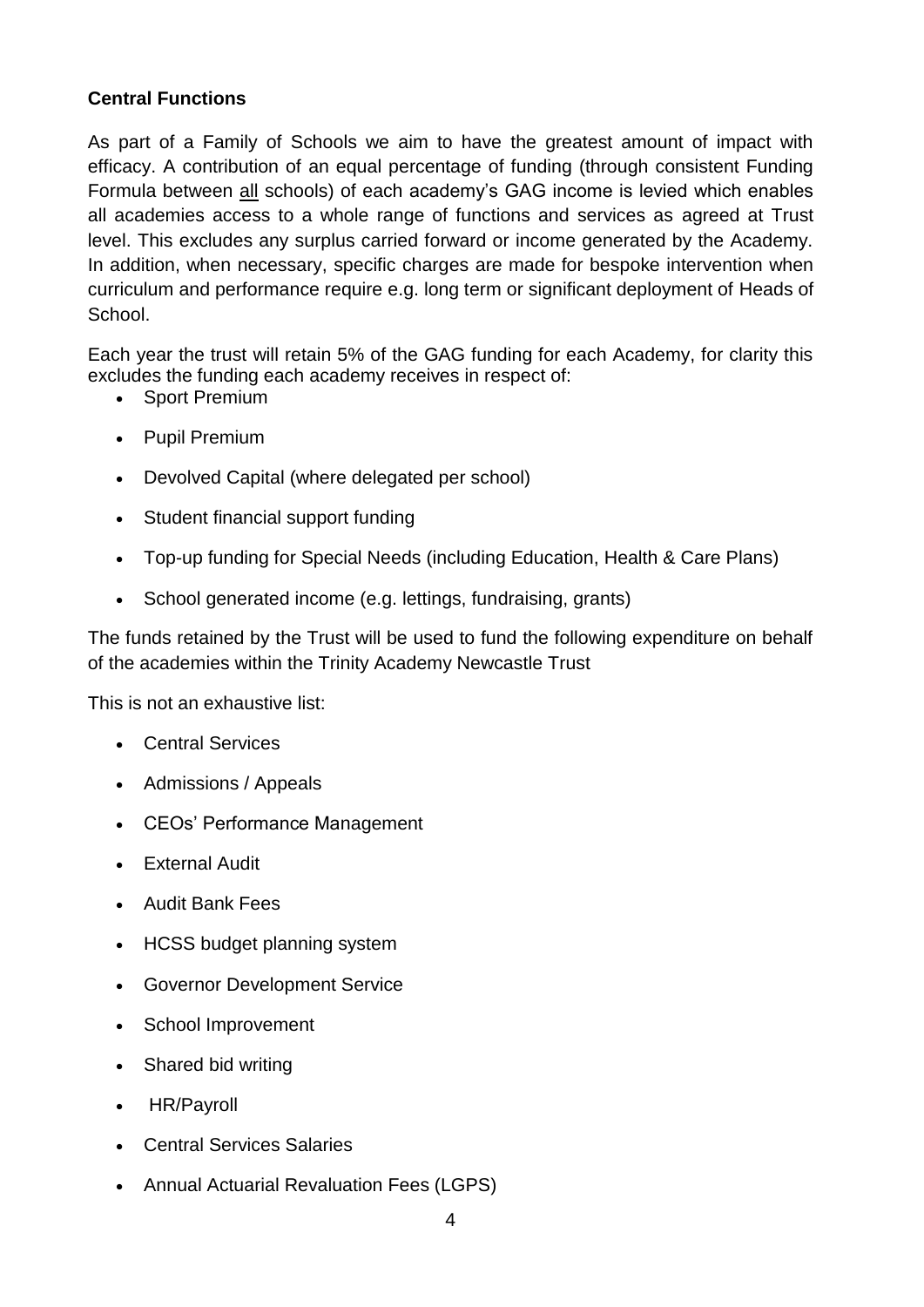The Trust will reserve the right to update the expenditure on an annual basis. Where appropriate the top slice may be adjusted to reflect any increases in cost or increase in services to be provided directly by the Trust, or as a result of cost saving generated through streamlining of back-office functions.

Each year the Trust will also agree annual recharges between the academies to offset expenditure such as:

- Alternative Education
- Staff Secondment
- Shared Resources/Premises Costs

The above will be calculated as follows:

- If the cost of the service is based upon pupil numbers, schools will be charged per pupil
- If the cost of the service is based upon staff numbers, schools will be charged per staff member
- If the cost of the service is per institution, the school will be charged for their institution

### **Deployment of Heads of School**

The ultimate responsibility for the deployment of Heads of School belongs to the Chief Executive. This will be based on identified need. Academies should discuss their requirements with the Chief Executive who will then broker that support on their behalf.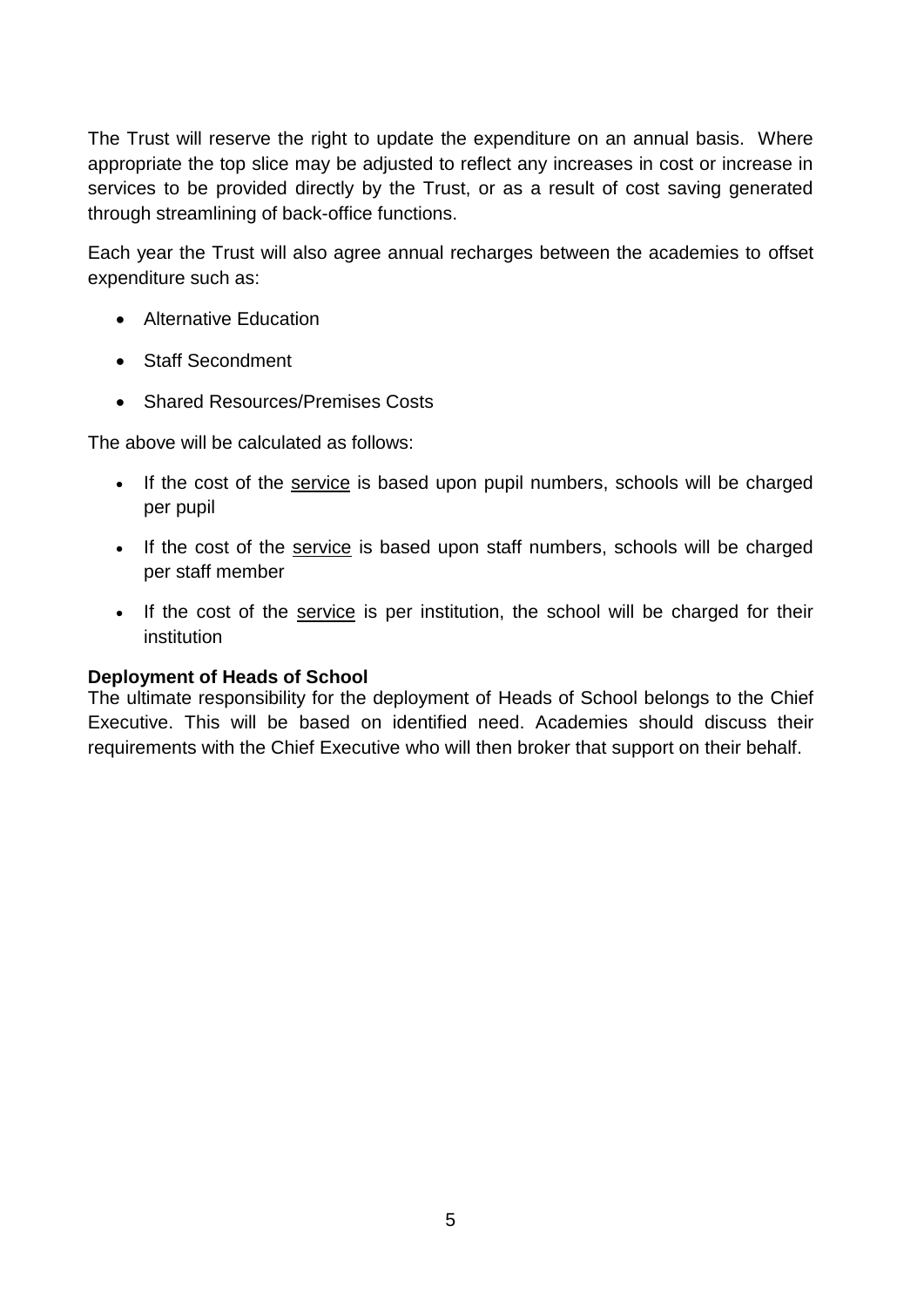|            |                |                                                                                                                                                             | <b>Approval Level</b>     |                           |                           |                          |              |
|------------|----------------|-------------------------------------------------------------------------------------------------------------------------------------------------------------|---------------------------|---------------------------|---------------------------|--------------------------|--------------|
|            |                |                                                                                                                                                             |                           |                           |                           | <b>Unsupported</b>       |              |
|            | Area           | <b>Task</b>                                                                                                                                                 | м                         | <b>BoD</b>                | <b>CEO</b>                | <b>LAB</b>               | <b>HOS</b>   |
|            | 1              | Vary the articles of association/funding<br>agreement/Company Name                                                                                          | ×                         | $\leftarrow$              |                           |                          |              |
|            | 2              | Changes to the SoDA                                                                                                                                         |                           | $\mathsf{x}$              | $\leftarrow$              |                          |              |
|            | 3              | Appoint or remove Trustees to the Board                                                                                                                     | $\boldsymbol{\mathsf{x}}$ | $\leftarrow$              | $\leftarrow$              |                          |              |
|            | $\overline{4}$ | Accept requests from other schools to join the<br>Trust                                                                                                     |                           | ×                         | $\leftarrow$              |                          |              |
|            | 5              | Accept proposal to open free school                                                                                                                         |                           | ×                         | $\leftarrow$              |                          |              |
|            | 6              | Accept proposals for significant<br>changes/sponsorship (with RSC approval where<br>required)                                                               |                           | ×                         | $\leftarrow$              | $\leftarrow$             | $\leftarrow$ |
|            | $\overline{7}$ | Appoint the Chair of the board, vice chair(s) and<br>Trust sub-committee chairs                                                                             |                           | $\boldsymbol{\mathsf{x}}$ |                           |                          |              |
|            | 8              | Set Terms of Reference for the Trust Board and<br>sub committees                                                                                            |                           | ×                         | $\leftarrow$              |                          |              |
|            | 9              | To consider and amend delegation of functions<br>to individuals or committees                                                                               |                           | ×                         |                           |                          |              |
|            | 10             | Appoint Chair of the Local Advisory boards                                                                                                                  |                           | ×                         | $\leftarrow$              | $\leftarrow$             |              |
|            | 11             | Remove Chair of the Local Advisory boards                                                                                                                   |                           | ×                         | $\leftarrow$              |                          |              |
| GOVERNANCE | 12             | Appoint or remove members of the Local<br><b>Advisory Boards</b>                                                                                            |                           |                           | $\boldsymbol{\mathsf{x}}$ | $\overline{\phantom{m}}$ |              |
|            | 13             | <b>Elect Staff and Parent Governors</b>                                                                                                                     |                           |                           |                           | ×                        | $\leftarrow$ |
|            | 14             | Set Terms of Reference for the LABs                                                                                                                         |                           | ×                         | $\leftarrow$              | $\leftarrow$             |              |
|            | 15             | Review performance of the LABs and report to<br>the Board                                                                                                   |                           | $\boldsymbol{\mathsf{x}}$ | $\leftarrow$              | $\leftarrow$             | $\leftarrow$ |
|            | 16             | Implement a Governance Accountability Cycle                                                                                                                 |                           | ×                         | $\leftarrow$              |                          |              |
|            | 17             | Appoint a Chief Executive Officer<br>(CEO)/Accounting Officer                                                                                               |                           | ×                         |                           |                          |              |
|            | 18             | Appoint a (CFO) Finance Director                                                                                                                            |                           | ×                         | $\longleftarrow$          |                          |              |
|            | 19             | Appoint Clerk to the Trust Board and LABs                                                                                                                   |                           | ×                         | $\longleftarrow$          |                          |              |
|            | 20             | Appoint external auditors for the Trust                                                                                                                     | $\pmb{\times}$            | $\leftarrow$              | $\longleftarrow$          |                          |              |
|            | 21             | Appoint internal auditors                                                                                                                                   |                           | ×                         | $\longleftarrow$          |                          |              |
|            | 22             | Appoint a Trust Achievement Partner                                                                                                                         |                           | ×                         | $\longleftarrow$          |                          |              |
|            | 23             | Set up a register of business interests for<br>members, trustees, local advisory board<br>members and all staff. Report on Companies<br>House annual review |                           |                           | $\times$                  | $\leftarrow$             |              |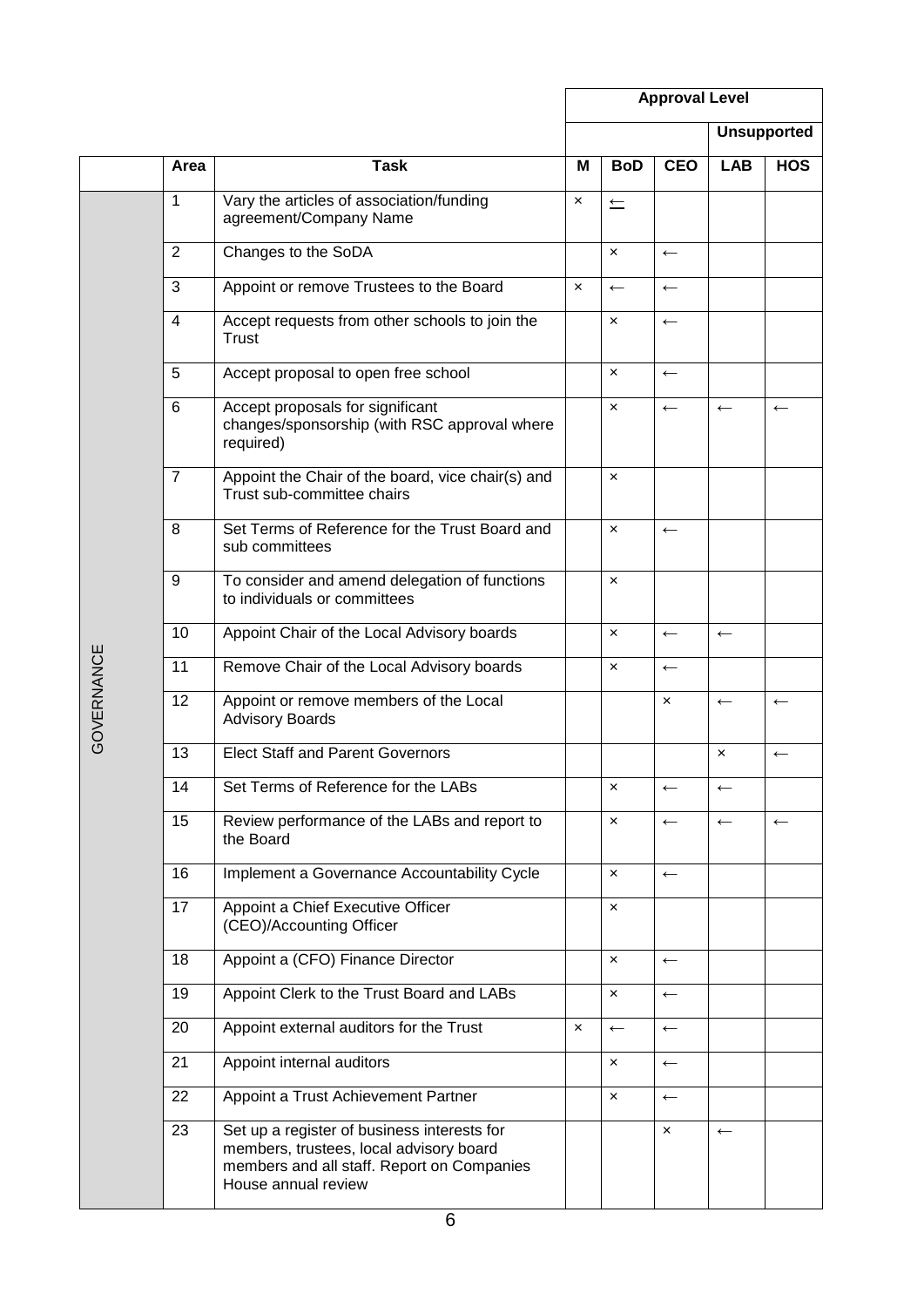|                              | 24 | Set up an expenses scheme for all Members,<br><b>Trustees and Governors</b>              |               | $\mathsf{x}$              | $\leftarrow$              |                   |                           |
|------------------------------|----|------------------------------------------------------------------------------------------|---------------|---------------------------|---------------------------|-------------------|---------------------------|
|                              | 25 | Implement a training programme for Members,<br><b>Trustees and Governors</b>             | $\Rightarrow$ | $\Rightarrow$             | $\mathsf{x}$              | $\leftarrow$      | $\leftarrow$              |
|                              | 26 | Setting of statutory meetings and overall<br>strategic direction for the Trust           |               | $\boldsymbol{\mathsf{x}}$ | $\leftarrow$              | $\leftarrow$      | $\leftarrow$              |
|                              | 27 | Setting Visions and Values of the Trust                                                  |               | ×                         | $\leftarrow$              | $\leftarrow$      | $\leftarrow$              |
|                              | 28 | Setting KPI's and Strategic objectives for the                                           |               | ×                         | $\leftarrow$              |                   |                           |
|                              | 29 | Produce a Trust development plan                                                         |               |                           | $\boldsymbol{\mathsf{x}}$ |                   | $\leftarrow$              |
|                              | 30 | Accept and review progress of Trust<br>Development plan                                  |               | $\boldsymbol{\mathsf{x}}$ |                           |                   |                           |
| STRATEGY AND RISK MANAGEMENT | 31 | Set the risk strategy including risk ratings for the<br>Trust                            |               | $\boldsymbol{\mathsf{x}}$ | $\leftarrow$              |                   |                           |
|                              | 32 | Responsibility for monitoring of the Risk register<br>and actions via the sub committees |               | ×                         | $\leftarrow$              |                   |                           |
|                              | 33 | Setting KPI's and Strategic Objectives of an<br>individual academy                       |               |                           | $\rightarrow$             | $\rightarrow$     | ×                         |
|                              | 34 | Set the risk register including risk ratings for an<br>individual academy                |               |                           | $\rightarrow$             | $\rightarrow$     | ×                         |
|                              | 35 | Produce an Academy Development Plan                                                      |               |                           | $\Rightarrow$             | $\longrightarrow$ | $\boldsymbol{\mathsf{x}}$ |
|                              | 36 | Review progress across the Trust of all<br><b>Academy Development Plans</b>              |               |                           | $\times$                  | $\leftarrow$      | $\leftarrow$              |
|                              | 37 | Changes to admissions policy (including<br>consultation required)                        |               | ×                         | $\longleftarrow$          | $\leftarrow$      | $\leftarrow$              |
|                              | 38 | Changes to pupil admission numbers                                                       |               | ×                         | $\leftarrow$              | $\leftarrow$      | $\leftarrow$              |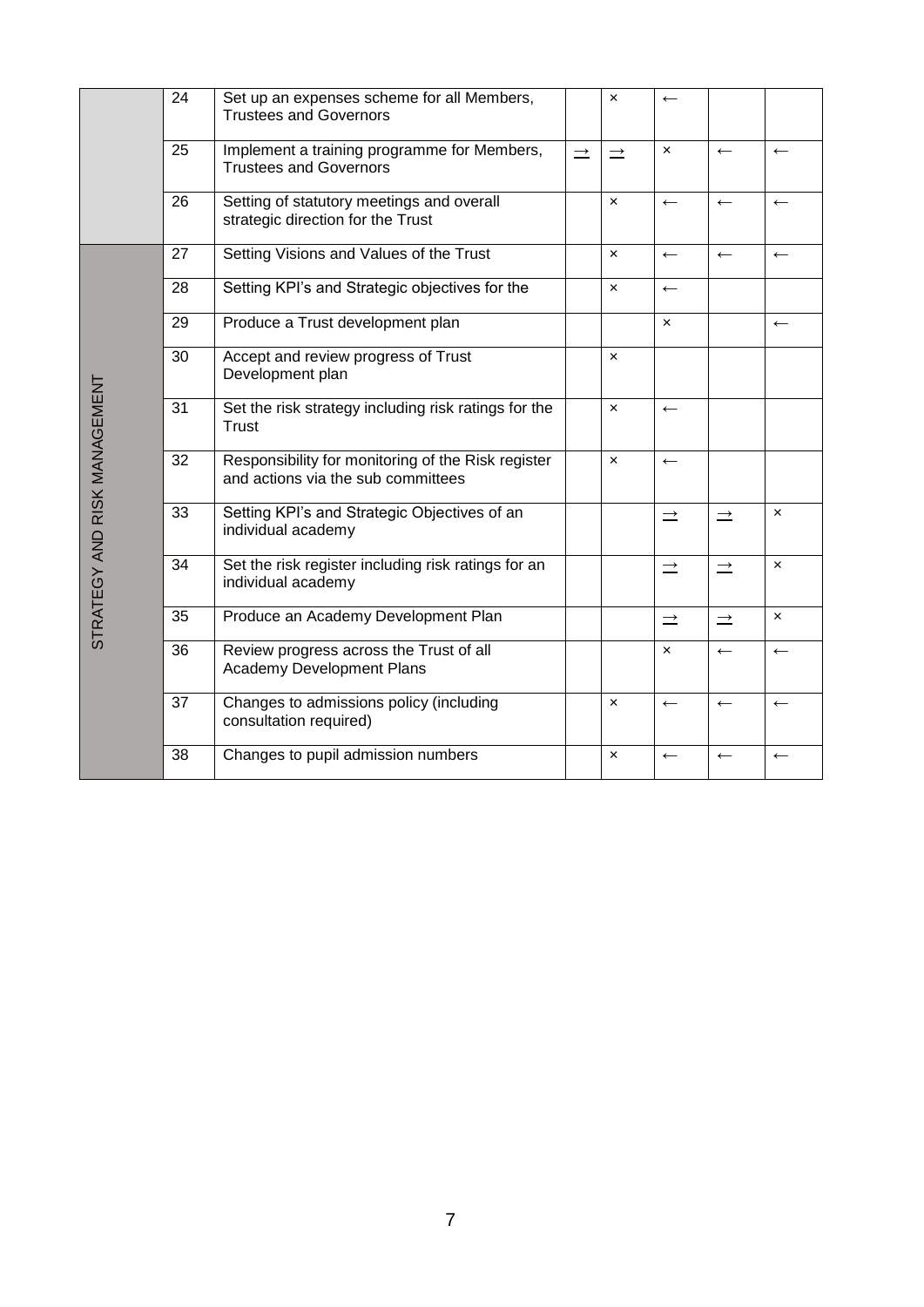|                                         | 39 | Determine the scope of central services<br>delivered by the MAT and associated central<br>charge | ×                         | $\leftarrow$              |                  |                          |
|-----------------------------------------|----|--------------------------------------------------------------------------------------------------|---------------------------|---------------------------|------------------|--------------------------|
|                                         | 40 | Responsibility for standard in Teaching and<br>Learning                                          |                           | $\boldsymbol{\mathsf{x}}$ | $\leftarrow$     | $\overline{\phantom{0}}$ |
|                                         | 41 | Establish and Review Admissions policy                                                           | $\boldsymbol{\mathsf{x}}$ | $\longleftarrow$          |                  |                          |
|                                         | 42 | Appeal against LA decisions to admit learners                                                    | $\boldsymbol{\mathsf{x}}$ | $\leftarrow$              | $\leftarrow$     | $\leftarrow$             |
|                                         | 43 | Establish and review Curriculum Policy                                                           |                           | ×                         | $\longleftarrow$ | $\leftarrow$             |
|                                         | 44 | <b>Agree Curriculum Policy</b>                                                                   | $\pmb{\times}$            | $\longleftarrow$          |                  |                          |
| CURRICULUM                              | 45 | Collective worship statutory arrangements for<br>academy without religious character             | $\boldsymbol{\mathsf{x}}$ | $\leftarrow$              | $\leftarrow$     | $\leftarrow$             |
|                                         | 46 | To set and publish targets for pupil achievement                                                 | $\boldsymbol{\mathsf{x}}$ | $\longleftarrow$          | $\longleftarrow$ | $\leftarrow$             |
|                                         | 47 | Provision of Relationships Education Policy                                                      |                           |                           | $\rightarrow$    | ×                        |
|                                         | 48 | Monitor individual pupils' progress                                                              |                           |                           | $\rightarrow$    | ×                        |
|                                         | 49 | Accountability and responsibility for individual<br>pupil education and achievement              |                           |                           | $\rightarrow$    | $\times$                 |
|                                         | 50 | Behaviour & Relationships Policy                                                                 | ×                         | $\longleftarrow$          | $\leftarrow$     | $\leftarrow$             |
| PUPIL<br>DISCIPLIN<br>E AND<br>EXCLUSIO | 51 | Exclude a pupil for more than 15 days or<br>permanently                                          | $\rightarrow$             | $\rightarrow$             | $\Rightarrow$    | $\pmb{\times}$           |
|                                         | 52 | Review exclusion upon appeal                                                                     | ×                         |                           |                  |                          |
|                                         | 53 | Approve Trust budget plans for financial year                                                    | $\boldsymbol{\mathsf{x}}$ | $\leftarrow$              |                  |                          |
|                                         | 54 | Set academy budget for financial year                                                            | $\boldsymbol{\mathsf{x}}$ | $\leftarrow$              | $\leftarrow$     | $\leftarrow$             |
|                                         | 55 | Monitor Trust budget/management accounts<br>monthly                                              | ×                         | $\leftarrow$              |                  |                          |
|                                         | 56 | Monitor Academy budgets and expenditure a<br>minimum of once a term                              | $\boldsymbol{\mathsf{x}}$ | $\leftarrow$              | $\leftarrow$     | $\leftarrow$             |
|                                         | 57 | Set Trust Central Services charge                                                                | $\pmb{\times}$            | $\longleftarrow$          |                  |                          |
| FINANCE                                 | 58 | Establish, monitor and review all financial<br>policies                                          | ×                         | $\longleftarrow$          |                  |                          |
|                                         | 59 | To agree signatories for budget holders in each<br>Academy                                       | $\boldsymbol{\mathsf{x}}$ | $\longleftarrow$          |                  |                          |
|                                         | 60 | Enter into contracts as agreed in schedule of<br>delegated limits                                | ×                         | $\leftarrow$              |                  |                          |
|                                         | 61 | Financial reporting to Trustees and KPI's<br>including                                           |                           | $\pmb{\times}$            |                  |                          |
|                                         |    | Preparation of monthly accounts                                                                  |                           |                           |                  |                          |
|                                         |    | Scrutiny of financial planning                                                                   |                           |                           |                  |                          |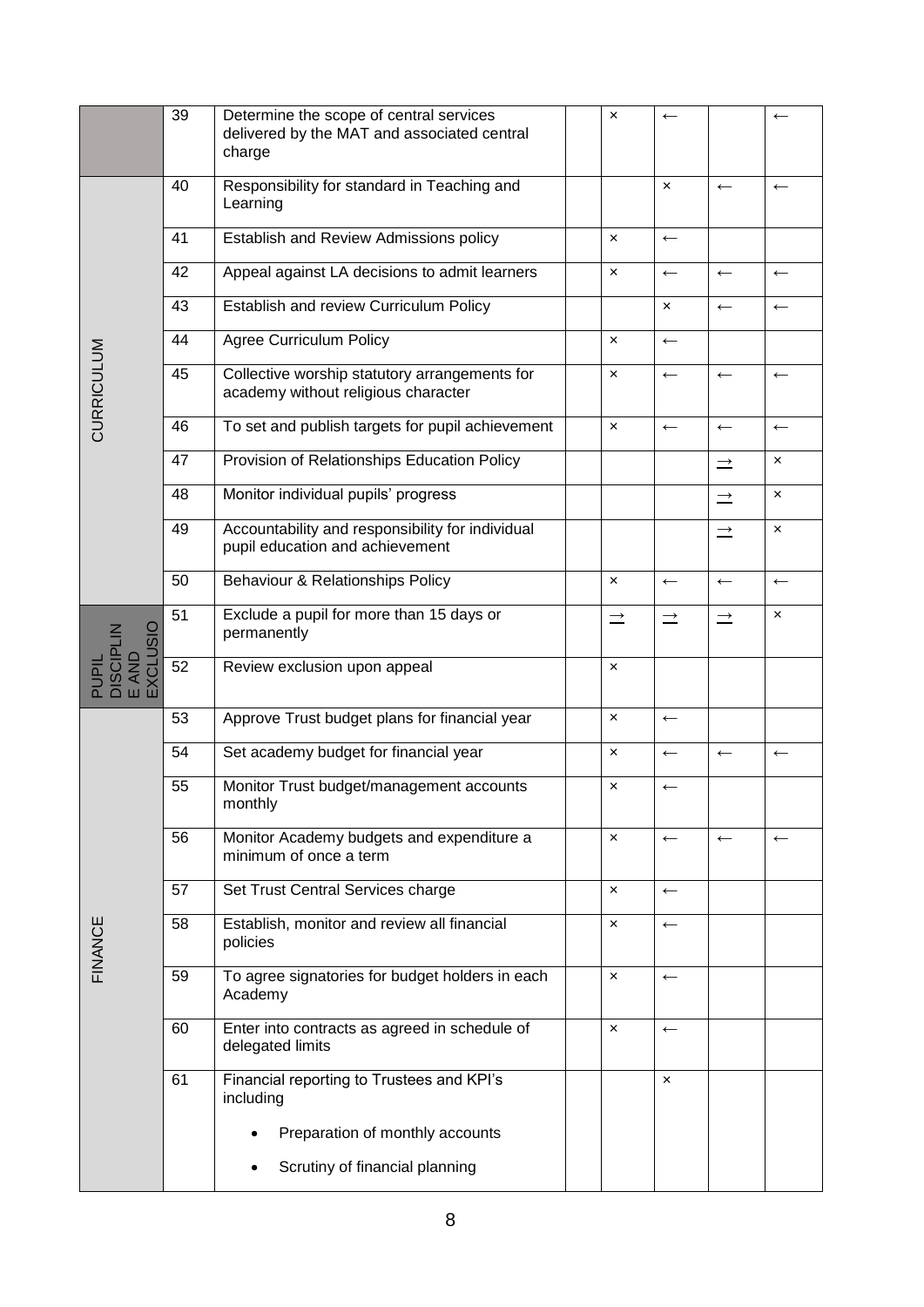|                        |    | Ensuring regularity and propriety and<br>$\bullet$<br>value for money                                                       |                           |                           |                          |                           |                           |
|------------------------|----|-----------------------------------------------------------------------------------------------------------------------------|---------------------------|---------------------------|--------------------------|---------------------------|---------------------------|
|                        | 62 | To investigate any activity deemed relevant to<br>enquiries. CEO not to participate if enquiry<br>relates to his activities |                           | $\boldsymbol{\mathsf{x}}$ |                          |                           |                           |
|                        | 63 | To set the financial control limits for the trust<br>(see financial procedures policy)                                      |                           | $\boldsymbol{\mathsf{x}}$ | $\leftarrow$             |                           |                           |
|                        | 64 | To adhere to the financial control limits for<br><b>Central Services</b>                                                    |                           |                           | ×                        |                           |                           |
|                        | 65 | Individual Academies to adhere to the financial<br>control limits for the Trust                                             |                           |                           |                          | $\Rightarrow$             | $\boldsymbol{\mathsf{x}}$ |
|                        | 66 | To Appoint External Auditors                                                                                                | $\boldsymbol{\mathsf{x}}$ |                           |                          |                           |                           |
|                        | 67 | To approve the end of year accounts from the<br>external auditor                                                            |                           | ×                         | $\overline{\phantom{m}}$ |                           |                           |
|                        | 68 | To receive the end of year accounts from the<br>external auditor                                                            | $\pmb{\times}$            | $\leftarrow$              |                          |                           |                           |
|                        | 69 | Ensure related party transactions are<br>communicated to the ESFA and approval sought<br>if over £20K                       |                           |                           | ×                        |                           |                           |
|                        | 70 | Acquiring an disposing of Trust land (disposal<br>must be approved by Secretary of State)                                   |                           | ×                         |                          |                           |                           |
|                        | 71 | Annual report to Companies House 9 months<br>from year end                                                                  |                           | $\boldsymbol{\mathsf{x}}$ | $\leftarrow$             |                           |                           |
|                        | 72 | Maintain a Risk Register                                                                                                    |                           | $\boldsymbol{\mathsf{x}}$ | $\leftarrow$             | $\leftarrow$              | $\leftarrow$              |
| SAFETY                 | 73 | Propose and approve Trust Health and Safety<br>Policy (including Fire Evacuation Procedures)                                |                           | ×                         | $\leftarrow$             |                           |                           |
|                        | 74 | Implement Health and Safety Policy with local<br>procedures and report risks and issues to CEO                              |                           |                           |                          | $\boldsymbol{\mathsf{x}}$ |                           |
| HEALTH &               | 75 | Report Data Breaches to the ICO within 72<br>hours of an incident occurring                                                 |                           |                           | ×                        |                           | $\leftarrow$              |
|                        | 76 | Set Trust policies                                                                                                          |                           | $\boldsymbol{\mathsf{x}}$ | $\leftarrow$             |                           |                           |
|                        | 77 | Set annual pay policy                                                                                                       |                           | $\boldsymbol{\mathsf{x}}$ | $\leftarrow$             |                           |                           |
|                        | 78 | To formulate, establish and review an Appraisal<br>policy and procedure                                                     |                           | $\pmb{\times}$            | $\leftarrow$             |                           |                           |
| POLICIES AND PRACTICES | 79 | Provision of appropriate buildings and other<br>insurance (including all liability cover)                                   |                           | $\pmb{\times}$            | $\leftarrow$             |                           |                           |
|                        | 80 | Develop a trust capital strategy                                                                                            |                           |                           | ×                        |                           |                           |
|                        | 81 | Develop an Academy maintenance strategy                                                                                     |                           |                           | ×                        | $\leftarrow$              | $\leftarrow$              |
|                        | 82 | To establish and review a school complaints<br>procedure                                                                    |                           | $\boldsymbol{\mathsf{x}}$ | $\leftarrow$             |                           |                           |
|                        | 83 | Communications and implementation of core<br>policies of induction and annual updated as<br>necessary (inc.                 |                           |                           |                          |                           | $\times$                  |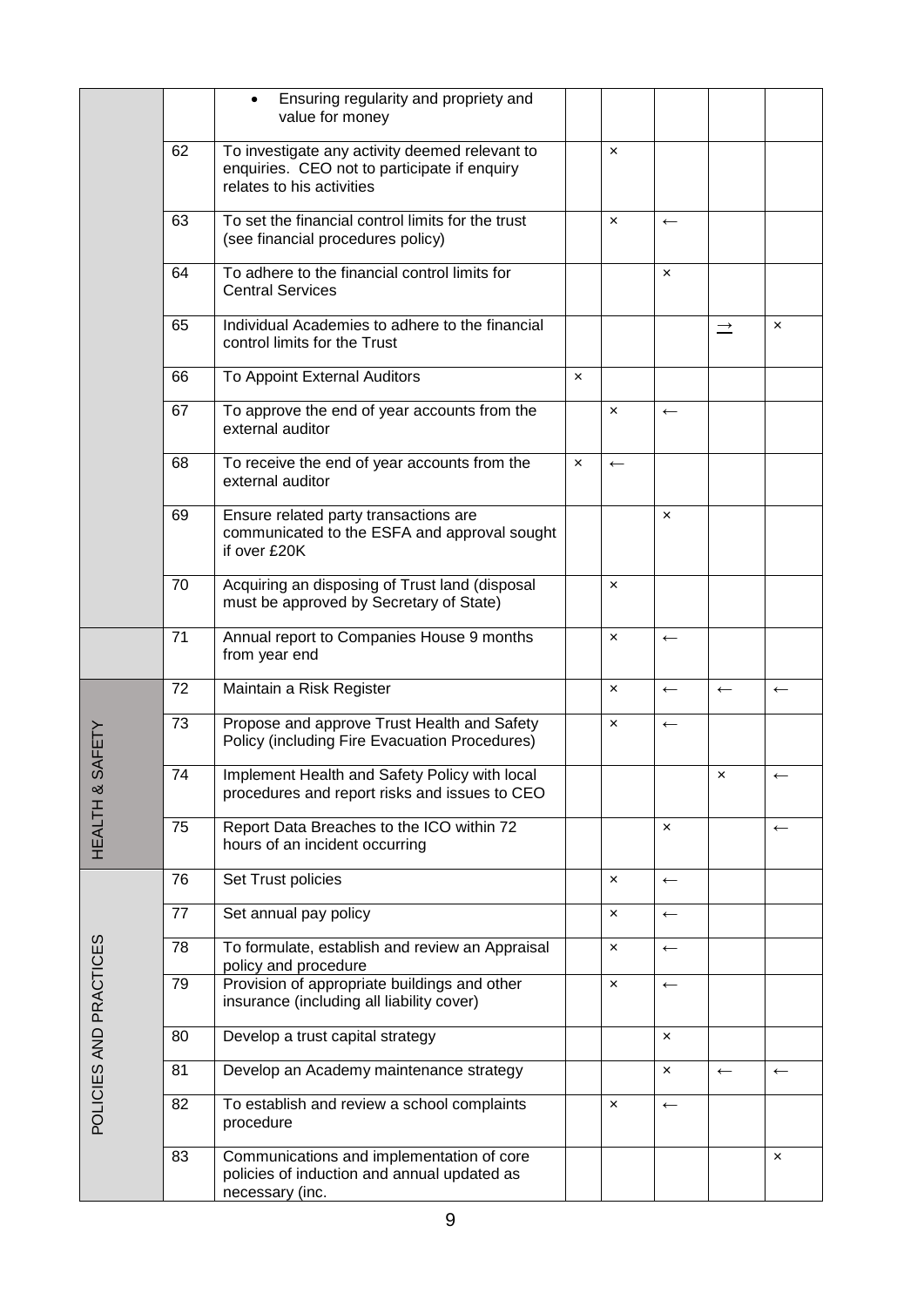|                      |     | whistleblowing/complaints/safeguarding)                                                                 |                           |                  |                |                |
|----------------------|-----|---------------------------------------------------------------------------------------------------------|---------------------------|------------------|----------------|----------------|
|                      | 84  | To set Trust Safeguarding policy                                                                        | $\boldsymbol{\mathsf{x}}$ | $\leftarrow$     |                |                |
|                      | 85  | To reference and implement local safeguarding<br>procedures in line with Trust policy                   |                           |                  | $\pmb{\times}$ | $\leftarrow$   |
| SAFEGUARDING         | 86  | Complete and maintain a Trust Single Central<br>Record                                                  |                           | ×                |                | $\leftarrow$   |
|                      | 87  | Appoint Health & Safety Link Trustee                                                                    | $\boldsymbol{\mathsf{x}}$ |                  |                |                |
|                      | 88  | <b>Appoint Safeguarding Link Trustee</b>                                                                | $\boldsymbol{\mathsf{x}}$ |                  |                |                |
|                      | 89  | Ensure food standards are met                                                                           | $\boldsymbol{\mathsf{x}}$ |                  | $\leftarrow$   | $\leftarrow$   |
| SCHOOL<br>MEALS      | 90  | Ensure provision of Free School Meals is met                                                            | $\pmb{\times}$            |                  | $\leftarrow$   | $\leftarrow$   |
|                      | 91  | Set Academy day, term dates and holidays                                                                | $\boldsymbol{\mathsf{x}}$ | $\leftarrow$     | $\leftarrow$   | $\leftarrow$   |
| ACADEMY ORGANISATION | 92  | Trust media and PR- overseeing public<br>relations activities to project the activities of the<br>trust |                           | ×                |                |                |
|                      | 93  | To ensure the website is fully compliant                                                                |                           | ×                |                |                |
|                      | 94  | To ensure the Academy website is fully<br>compliant                                                     |                           |                  | $\rightarrow$  | ×              |
|                      | 95  | Adoption and review of Home-Academy<br>agreement                                                        |                           |                  | $\Rightarrow$  | $\pmb{\times}$ |
|                      | 96  | Establish and review disciplinary/capability<br>procedures                                              | $\boldsymbol{\mathsf{x}}$ |                  |                |                |
|                      | 97  | Disciplinary/Grievance hearings                                                                         |                           | ×                |                |                |
|                      | 98  | <b>Trust Executive appointments</b>                                                                     | $\pmb{\times}$            | $\leftarrow$     |                |                |
|                      | 99  | Attendance on panel for appointment of<br>Executive position                                            | $\boldsymbol{\mathsf{x}}$ |                  |                |                |
|                      | 100 | Appoint a Head of School                                                                                | $\boldsymbol{\mathsf{x}}$ | $\leftarrow$     | $\leftarrow$   |                |
|                      | 101 | Attendance on panel for appointment of Head of<br>School                                                | $\pmb{\times}$            | $\longleftarrow$ | $\leftarrow$   |                |
|                      | 102 | Appoint Senior Leaders in Academy                                                                       | $\boldsymbol{\mathsf{x}}$ | $\longleftarrow$ | $\leftarrow$   |                |
|                      | 103 | Attendance on panel for appointment of<br>Academy senior leaders                                        | $\pmb{\times}$            | $\leftarrow$     |                | $\leftarrow$   |
|                      | 104 | Appointment of any other staff in academies                                                             |                           | ×                |                | $\leftarrow$   |
|                      | 105 | Approve Academy staffing structure                                                                      | $\boldsymbol{\mathsf{x}}$ | $\leftarrow$     | $\leftarrow$   | $\leftarrow$   |
| PERSONNEL/STAFFING   | 106 | Approve in year changes to trust staffing<br>structure                                                  | $\boldsymbol{\mathsf{x}}$ | $\leftarrow$     | $\leftarrow$   | $\leftarrow$   |
|                      | 107 | Appointment of trust staff who directly support<br><b>Central Services</b>                              |                           | ×                |                |                |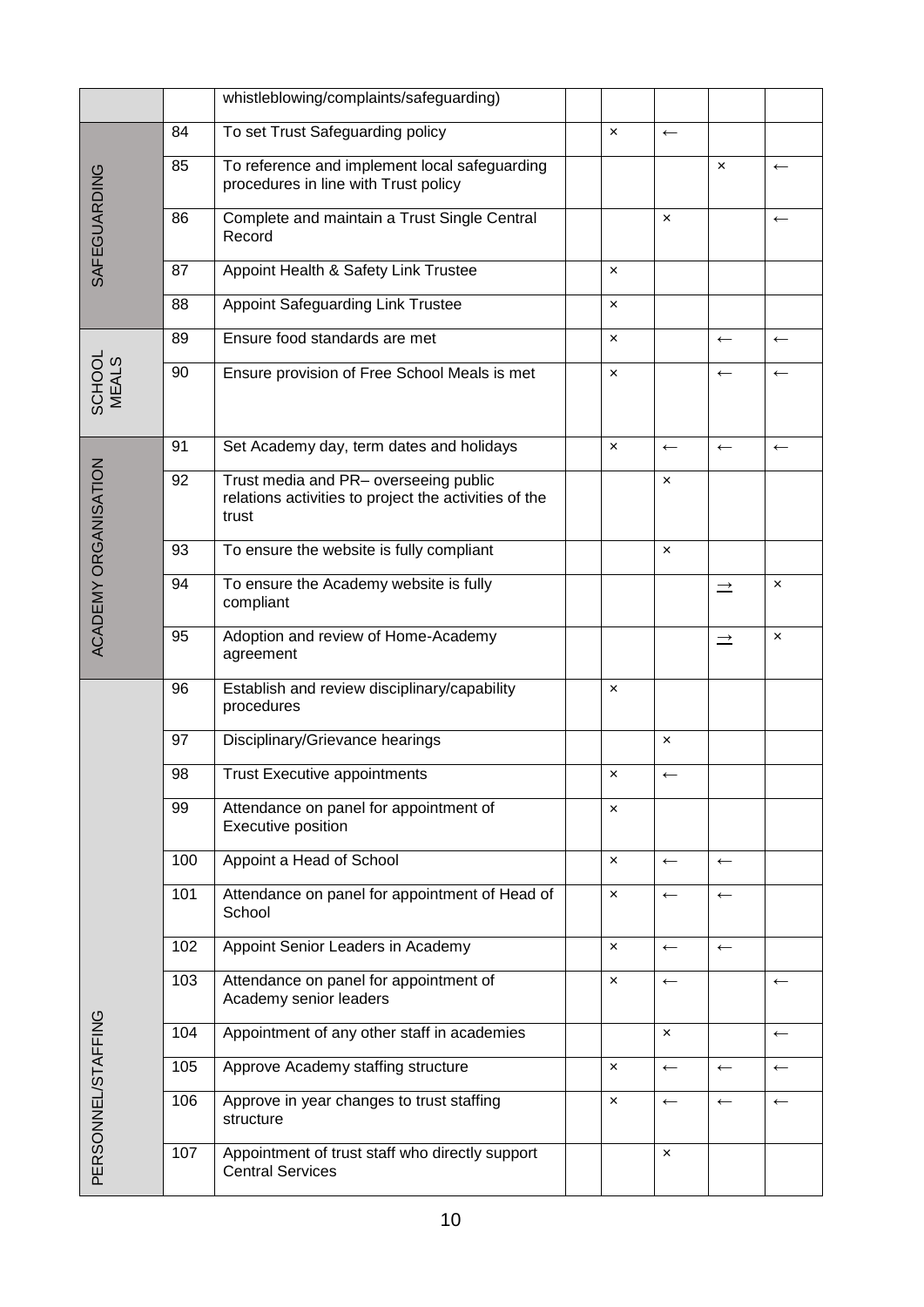|  | 108 | To implement the Performance Management<br>and procedures as delegated      |                           | $\boldsymbol{\mathsf{x}}$ | $\leftarrow$ |
|--|-----|-----------------------------------------------------------------------------|---------------------------|---------------------------|--------------|
|  | 109 | Performance review of the CEO                                               | $\mathsf{x}$              |                           |              |
|  | 110 | Performance review of the Trust/ CFO                                        |                           | $\boldsymbol{\mathsf{x}}$ |              |
|  | 111 | Suspend/dismiss the CEO                                                     | $\mathsf{x}$              |                           |              |
|  | 112 | Hear appeal to the dismissal of the CEO                                     | $\mathsf{x}$              |                           |              |
|  | 113 | Approve pay scales                                                          | $\mathsf{x}$              | $\leftarrow$              |              |
|  | 114 | Performance review of Head of School                                        |                           | $\boldsymbol{\mathsf{x}}$ |              |
|  | 115 | Suspend/Dismiss a Head of School                                            | $\times$                  |                           |              |
|  | 116 | Hear appeal to the dismissal of Head of School                              | $\mathsf{x}$              |                           |              |
|  | 117 | Suspension/dismissal of all other staff                                     |                           | $\boldsymbol{\mathsf{x}}$ |              |
|  | 118 | Hear appeal to the dismissal of all other staff                             | $\boldsymbol{\times}$     |                           |              |
|  | 119 | Approve any dismissal/severance/compensation<br>payments                    | $\boldsymbol{\mathsf{x}}$ |                           |              |
|  | 120 | Performance review of Academy staff (excluding<br>Executive/Head of School) |                           | $\boldsymbol{\mathsf{x}}$ | $\leftarrow$ |

KEY

| x | Approve |  |  |
|---|---------|--|--|
|   | Propose |  |  |
|   | Advise  |  |  |

| М          | Member                         |
|------------|--------------------------------|
| <b>BoD</b> | <b>Board of Directors</b>      |
| CEO        | <b>Chief Executive Officer</b> |
| LAB        | <b>Local Advisory Board</b>    |
| HoS        | <b>Head of School</b>          |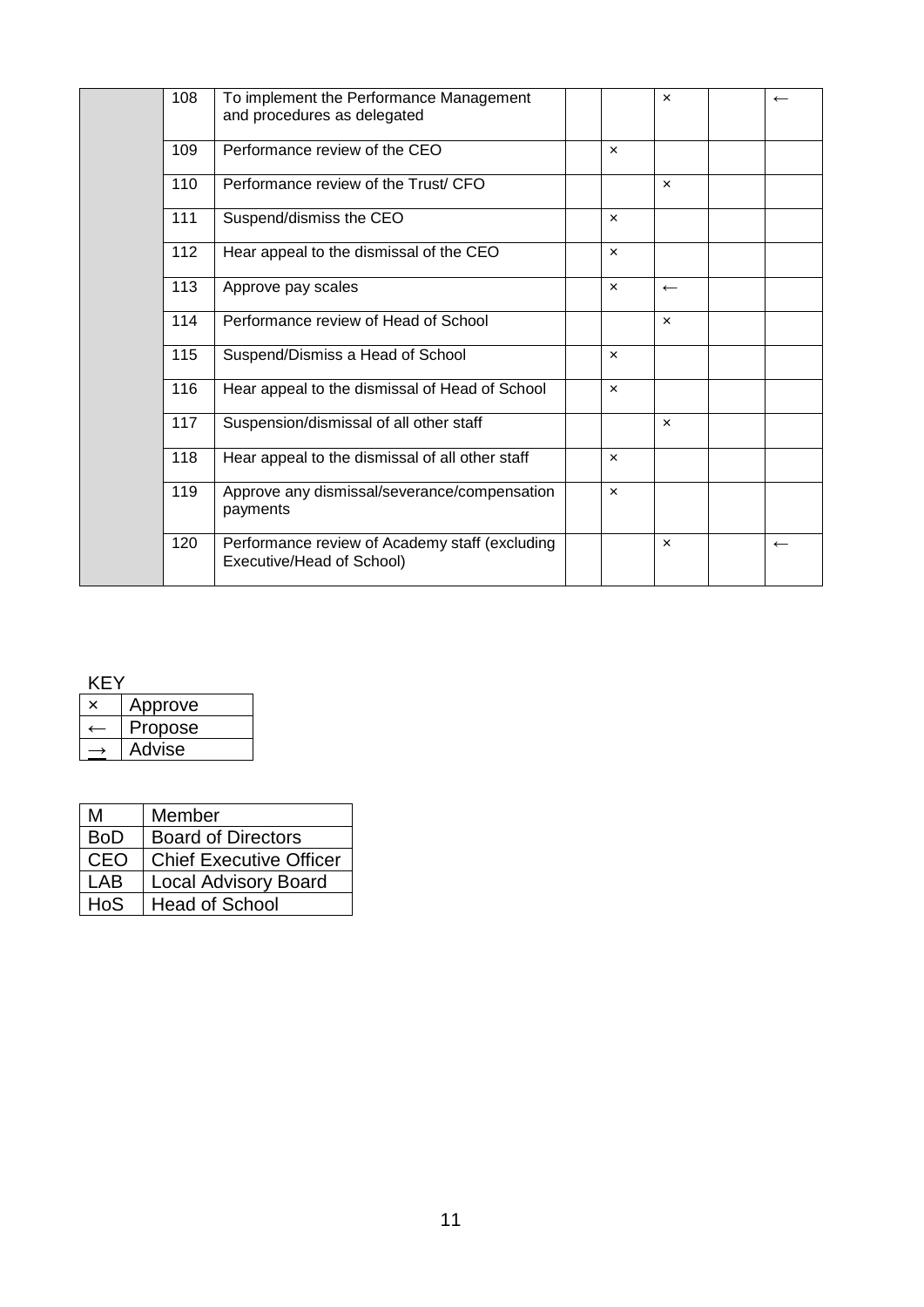## **Trinity Academy Newcastle Trust - Scheme of delegation/ Managing Money**

| Position                     | Name               | Limited/ Restriction (NET) |
|------------------------------|--------------------|----------------------------|
| <b>Directors</b>             | Members/Chair      | Over £30,000               |
| Finance, Audit and Resources | Members/Chair      | £30,000 and under          |
| Committee                    |                    |                            |
| CEO/Accounting Officer       | <b>Bill Curley</b> | £25,000 and under          |
| Head of School (Business)    | June Renwick       |                            |
| <b>SBM</b>                   | Julieann Moodie    | £15,000 and under          |
| Head of School (Improvement/ | Patrick Tully      | £10,000 and under          |
| Services and Pastoral)       | <b>Mark Flint</b>  |                            |
|                              | Lynn McNally       |                            |
|                              |                    |                            |
| Admin                        | Emma Graham        | £10,000 and under          |
|                              | Kylie Loughlin     |                            |

## **Authorising orders for goods and services**

#### **Authorising payments and entering into contracts.**

| <b>Position</b>               | Name               | Limited/ Restriction (NET) |
|-------------------------------|--------------------|----------------------------|
| <b>Directors</b>              | Members/Chair      | Over £30,000               |
| Finance, Audit and Resources  | Members/Chair      | £30,000 and under          |
| Committee                     |                    |                            |
| CEO/Accounting Officer        | <b>Bill Curley</b> | £25,000 and under          |
| Head of School (Business)     | June Renwick       |                            |
| <b>SBM</b>                    | Julieann Moodie    | £15,000 and under          |
| Head of School (Improvement/  | Patrick Tully      | £10,000 and under          |
| Services and Pastoral) - when | Mark Flint         |                            |
| acting in absence of CEO      | Lynn McNally       |                            |
|                               |                    |                            |

#### **Authorisation to make virements between cost centres**

| Position                      | Name               | Limited/Restriction |
|-------------------------------|--------------------|---------------------|
| <b>Directors</b>              | Members/ Chair     | Over £30,000        |
| Finance, Audit and Resources  | Members/ Chair     | £30,000 and under   |
| Committee                     |                    |                     |
| CEO/Accounting Officer        | <b>Bill Curley</b> | £25,000 and under   |
| Head of School (Business)     | June Renwick       | £20,000 and under   |
| Head of School (Improvement/  | Patrick Tully      | £10,000 and under   |
| Services and Pastoral) – when | Mark Flint         |                     |
| acting in absence of CEO      | Lynn McNally       |                     |
|                               |                    |                     |
| <b>SBM</b>                    | Julieann Moodie    | £10,000 and under   |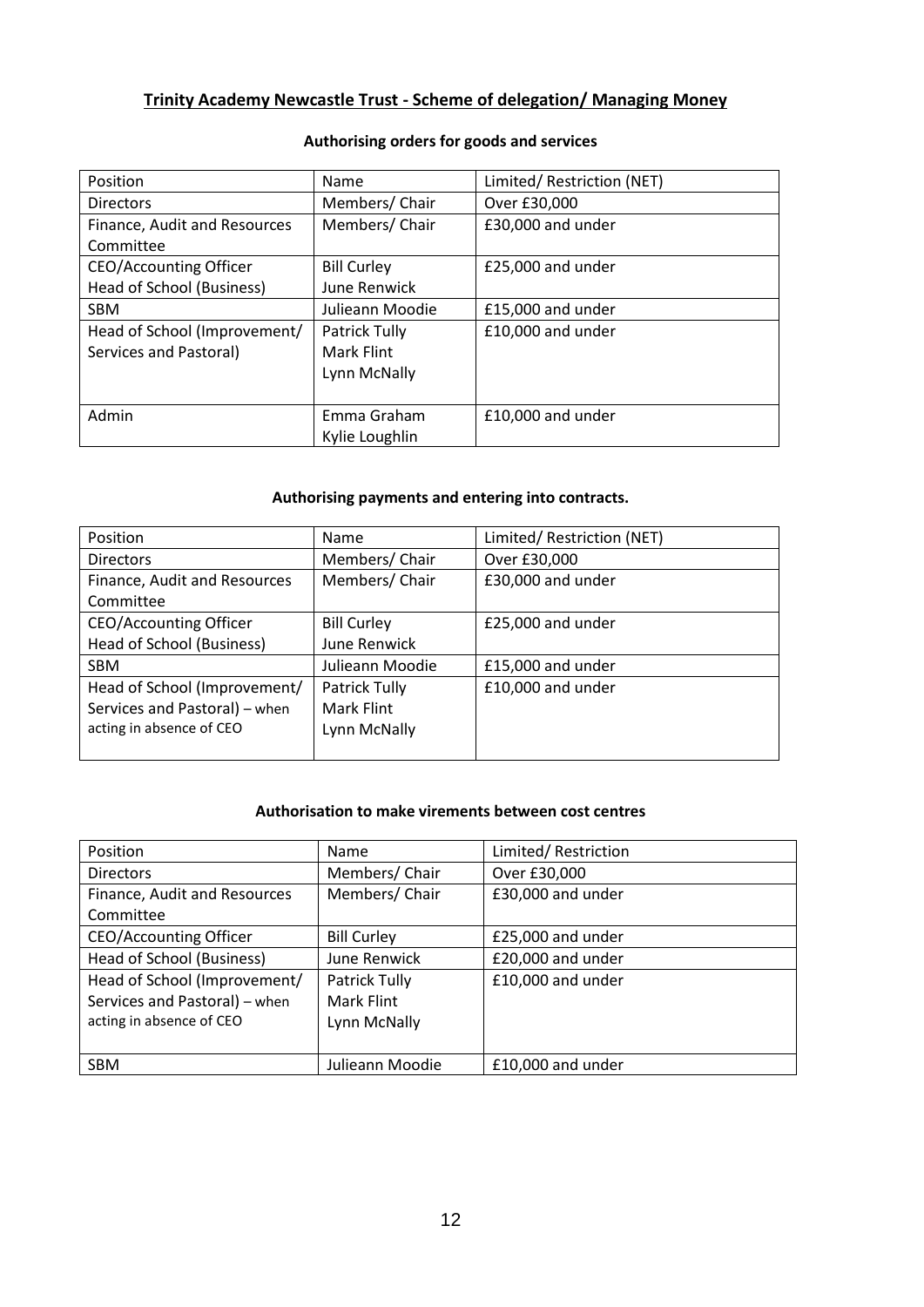#### **Managing the Trusts Bank Accounts**

| Position                  | Name                | Limited/Restriction     |
|---------------------------|---------------------|-------------------------|
| <b>Directors</b>          | <b>Members</b>      | Cheque Signatory        |
| CEO/Accounting Officer    | <b>Bill Curley</b>  | Cheque Signatory        |
| Head of School (Business) | June Renwick        | <b>Cheque Signatory</b> |
|                           |                     | Online processer        |
|                           |                     | Online Approver         |
|                           |                     | Credit Card holder      |
|                           |                     | Multi-Pay Card holder   |
| <b>SBM</b>                | Julieann Moodie     | Online processer        |
|                           |                     | Online Approver         |
|                           |                     | Multi-Pay Card holder   |
|                           |                     | Charge Card holder      |
| Data & Exams Manager      | <b>Berjees Tata</b> | Online processers       |
|                           |                     | <b>Online Approver</b>  |

## **BAC's Approval**

| <b>Position</b>           | Name            | Limited/Restriction |
|---------------------------|-----------------|---------------------|
| <b>Trustees</b>           | Member/ Chair   | Over £99,000        |
| Head of School (Business) | June Renwick    | £99,000             |
| <b>SBM</b>                | Julieann Moodie | £99,000             |
| Data & Exams Manager      | Berjees Tata    | £99,000             |

## **Users if computerised finance package – HCSS**

| Position                  | Name            | Limited/Restriction          |
|---------------------------|-----------------|------------------------------|
| Head of School (Business) | June Renwick    | <b>Full Access</b>           |
| <b>SBM</b>                | Julieann Moodie | <b>Full Access</b>           |
| Administration            | Kylie Loughlin  | Purchase orders and Invoices |
|                           | Emma Graham     |                              |

## **Certification Payroll documents**

| Position                  | Name               | Limited/Restriction                      |
|---------------------------|--------------------|------------------------------------------|
| <b>Directors</b>          | Members/Chair      | Sign payroll forms relating to CEO       |
|                           |                    | Approval of employee monthly salaries    |
| CEO/Accounting Officer    | <b>Bill Curley</b> | Sign payroll forms                       |
|                           |                    | Spot check of employee monthly salaries  |
|                           |                    | Sign off Monthly Claim documents         |
| Head of School (Business) | June Renwick       | Completion and sign of all payroll forms |
|                           |                    | Checking of employee monthly salaries    |
|                           |                    | Sign off Monthly Claim documents         |
| <b>SBM</b>                | Julieann Moodie    | Completion and sign of all payroll forms |
|                           |                    | Checking of employee monthly salaries    |
| Administration            | HR Admin           | Completion and sign of all payroll forms |
|                           |                    | Checking of employee monthly salaries    |
| Line Managers             | See organisational | Sign off Monthly Claim documents         |
|                           | structure          |                                          |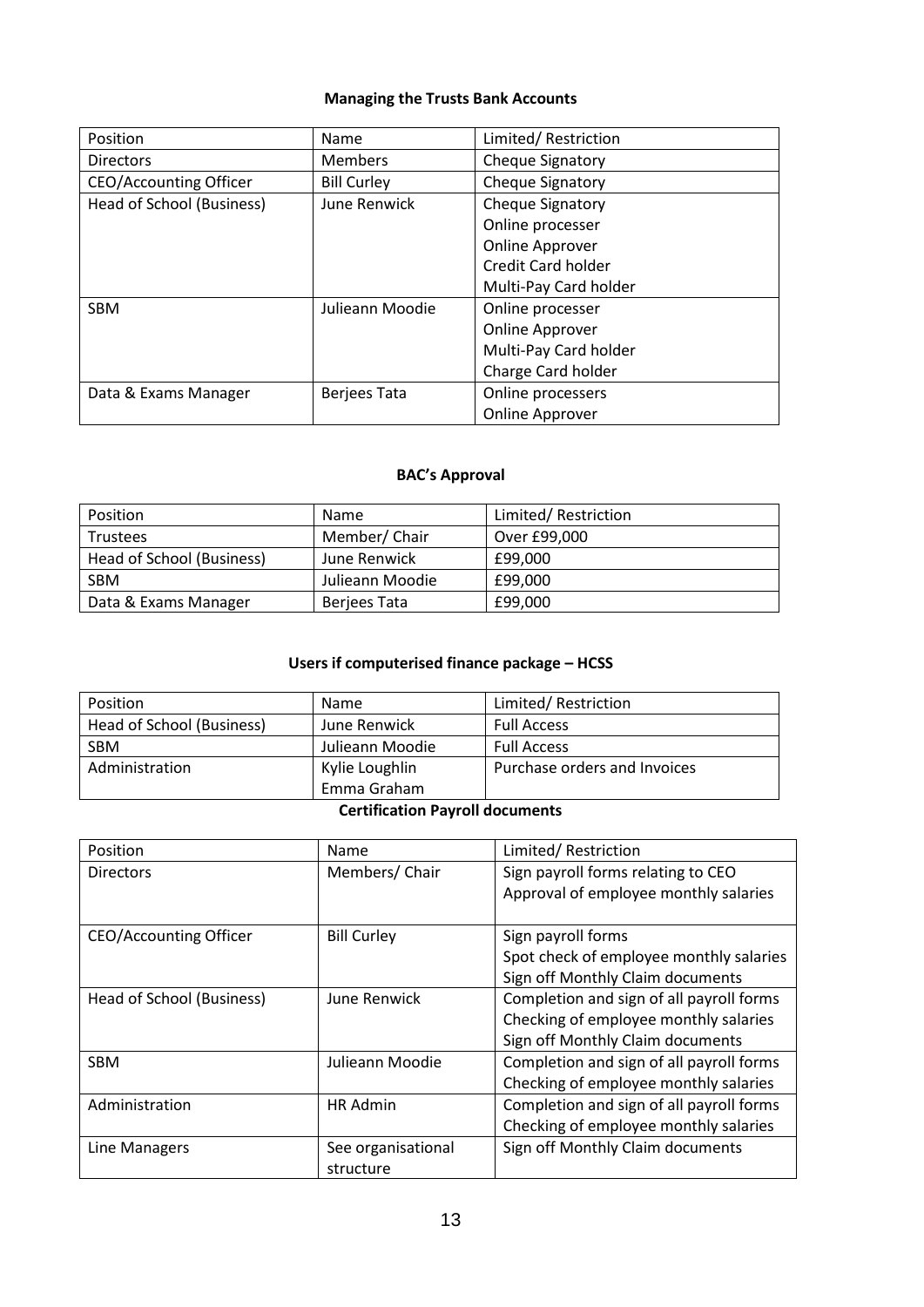#### **Certificate of Travel/ subsistence Claims**

| Position                      | Name               | Limited/Restriction                       |
|-------------------------------|--------------------|-------------------------------------------|
| <b>Directors</b>              | Members/ Chair     | All claims apart from his/hers            |
| <b>CEO/Accounting Officer</b> | <b>Bill Curley</b> | All claims apart from his/hers            |
| Head of School (Business)     | June Renwick       | All claims apart from his/hers            |
| <b>SBM</b>                    | Julieann Moodie    | All claims apart from his/hers & GB       |
| Administration                | HR Admin           | All school staff apart from his/hers, CEO |
|                               |                    | & GB                                      |

#### **Authorisation to write-off bad debts**

| Position                      | Name               | Limited/Restriction        |
|-------------------------------|--------------------|----------------------------|
| Finance, Audit and Resources  | Members/ Chair     | Over £100.00               |
| Committee                     |                    |                            |
| <b>CEO/Accounting Officer</b> | <b>Bill Curley</b> | Under £100.00              |
| Secretary of State            |                    | Detailed in funding letter |

#### **Completion of VAT Returns**

| Position                  | Name            | Limited/Restriction |
|---------------------------|-----------------|---------------------|
| Head of School (Business) | June Renwick    | N/A                 |
| <b>SBM</b>                | Julieann Moodie | N/A                 |

## **Administration of Petty Cash**

| Position                  | Name            | Limited/Restriction |
|---------------------------|-----------------|---------------------|
| Head of School (Business) | June Renwick    | £1000               |
| <b>SBM</b>                | Julieann Moodie | £1000               |
| Administration            | Kylie Loughlin  | £1000               |

## **Authorisation of Petty Cash/ Expenses vouchers**

| Position                  | <b>Name</b>     | Limited/Restriction |
|---------------------------|-----------------|---------------------|
| Head of School (Business) | June Renwick    | £1000               |
| SBM                       | Julieann Moodie | £1000               |

## **Opening of Tenders**

| Position                      | Name               | Limited/Restriction |
|-------------------------------|--------------------|---------------------|
| <b>Directors</b>              | Chair              | N/A                 |
| <b>CEO/Accounting Officer</b> | <b>Bill Curley</b> | N/A                 |
| Head of School (Business)     | June Renwick       | N/A                 |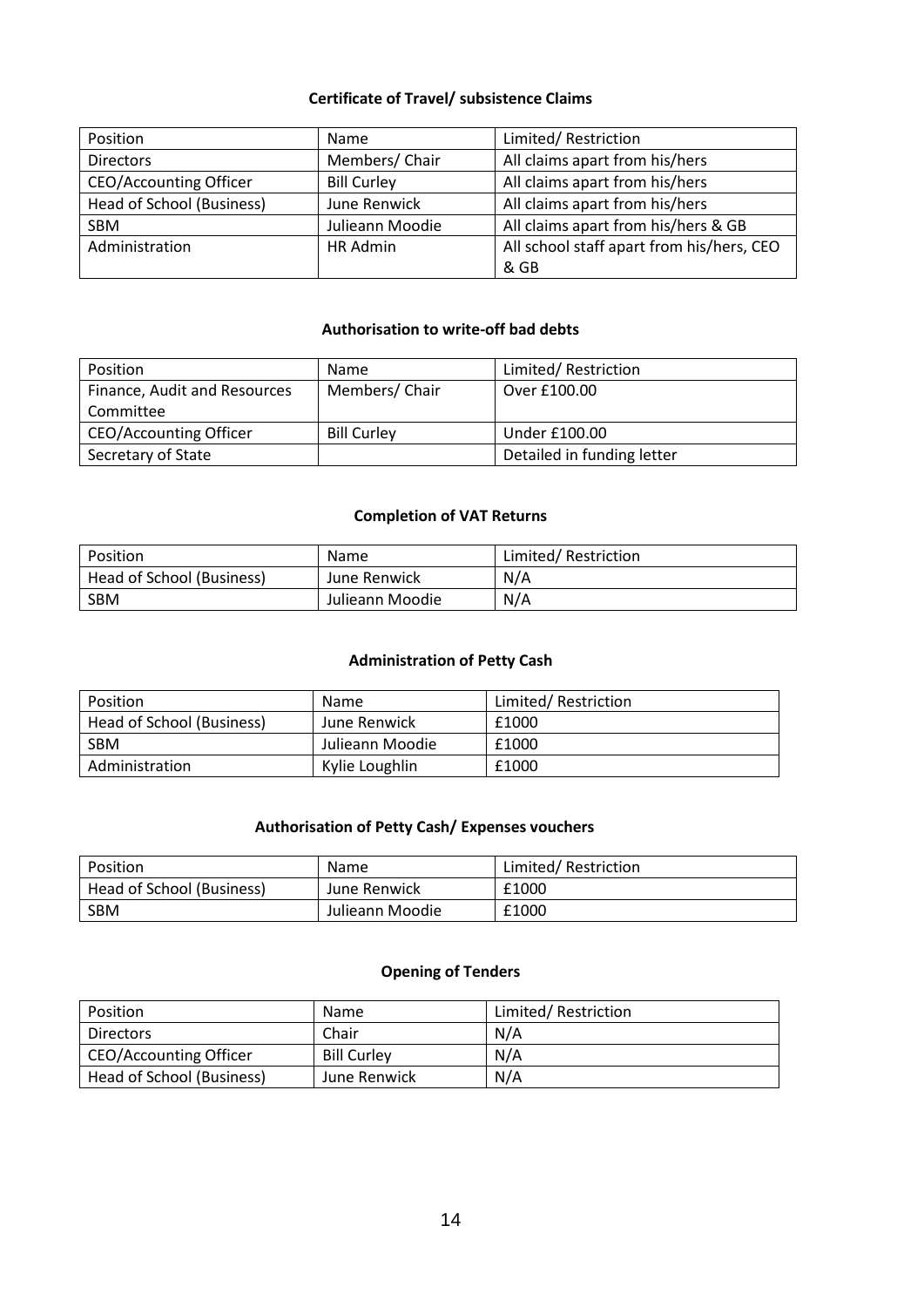#### **Evaluation of Tenders – for decision making at appropriate delegated levels**

| Position                                                                                        | Name               | Limited/Restriction |
|-------------------------------------------------------------------------------------------------|--------------------|---------------------|
| <b>Directors</b>                                                                                | Chair              | N/A                 |
| CEO/Accounting Officer                                                                          | <b>Bill Curley</b> | N/A                 |
| Head of School (Business)                                                                       | June Renwick       | N/A                 |
| In some instances it will be necessary to involve an appropriate member of staff i.e. Premises, |                    |                     |
| Kitchen, or other managers in order to ensure the evaluation process take into account the view |                    |                     |
| of the immediate service area.                                                                  |                    |                     |

#### **Secure access manager**

6. The role of secure access manager is held by Head of School (Business)/CFO

#### **Segregation of duties**

7. The academy trust has decided on the following segregation of duties: